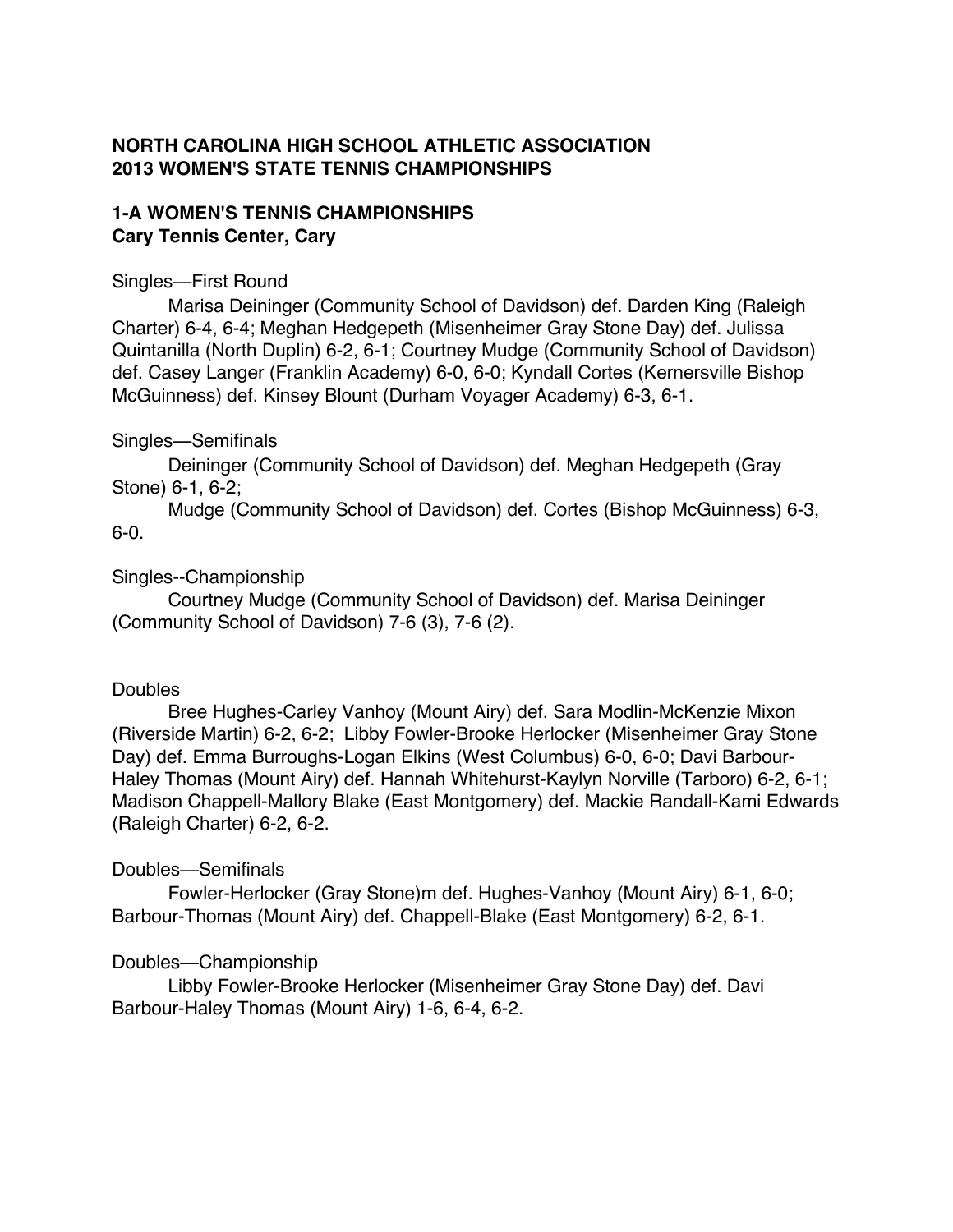### **2-A WOMEN'S TENNIS CHAMPIONSHIPS Cary Tennis Center, Cary**

### Singles—First Round

Anni Neiss (Franklin) def. Kate Power (Kill Devil Hills First Flight), default; Grace Steinman (Salisbury) def. Jessie Huang (Durham NC School of Science and Math) 6-0, 6-3; Cassidy Shell (Catawba Bandys) def. MacKenzie Butts (Greene Central) 6-1, 6-1; Sarah Glasco (North Surry) def. Ashton Daniel (Reidsville) 6-1, 6-1; Lydia Yuan (Durham NC School of Science and Math) def. Marlee Wilmoth (Surry Central) 6-1, 7-6 (6); Nancy Bridges (Shelby) def. Rebekah Bryant (East Duplin) 6-0, 6- 0; Kathryn Rusher (Salisbury) def. Madison Poupard (Franklinton) 6-3, 6-1; Hannah Archer (Lake Norman Charter) def. Caroline Cowan (Kill Devil Hills First Flight) 6-0,6-0.

### Singles—Quarterfinals

Neiss (Franklin) def. Steinman (Salisbury) 6-0, 6-3; Shell (Bandys) def. Glasco (North Surry) 6-0, 6-0; Bridges (Shelby) def. Yuan (NCSSM) 6-2, 6-1; Archer (Lake Norman Charter) def. Rusher (Salisbury) 6-0, 6-0.

# Singles—Semifinals

Cassidy Shell (Catawba Bandys) def. Anni Neiss (Franklin) 6-1, 6-2; Nancy Bridges (Shelby) def. Hannah Archer (Lake Norman Charter) 4-6, 6-1, 6-4.

# Singles—Championship

Shell (Bandys) def. Bridges (Shelby) 6-2, 6-0.

# Doubles—First Round

Ellie Whichard-Peri Peeler (Edenton Holmes) def. Molly Black-Cenyu Yang (Maiden) 7-5, 6-2; Kayla Honeycutt-Anna Flynn (Salisbury) def. Lindsay Tate-Bethany Pyrtle (Siler City Jordan-Matthews) 6-0, 6-2; Taylor Snowdon-Emma McLeod (Brevard) def. Taylor Keel-Lindsay May (Greene Central) 6-2, 6-1; Gabrielle Beaudry-Rebecca Liu (Durham NC School of Science and Math) def. Emerson Hayes-Maggie Lancaster (Lexington) 7-5, 6-1; Danielle Sawyer-Olivia Shaheen (Carrboro) def. Kaley Williford-Rachel Nance (Monroe Central Academy) 6-2, 7-5; Sravya Uppalapati-Lauren Loveless (Lake Norman Charter) def. Caroline Smith-Haley Beamon (Wilson Beddingfield) 6-7 (3), 6-3, 6-3; Alexandra Drye-Madeline Hoskins (Salisbury) def. Hannah Smith-Caroline Barwick (Clinton) 6-0, 6-1; Riley Zopp-Cassandra Monday (Valdese Draughn) def. Kate Whichard-Hannah Nixon (Edenton Holmes) 6-0, 6-0.

# Doubles—Quarterfinals

Honeycutt-Flynn (Salisbury) def. Whichard-Peeler (Holmes) 6-0, 6-2; Snowden-McLeod (Brevard) def. Beaudry-Liu (NCSSM) 6-1, 7-5; Sawyer-Shaheen (Carrboro) def.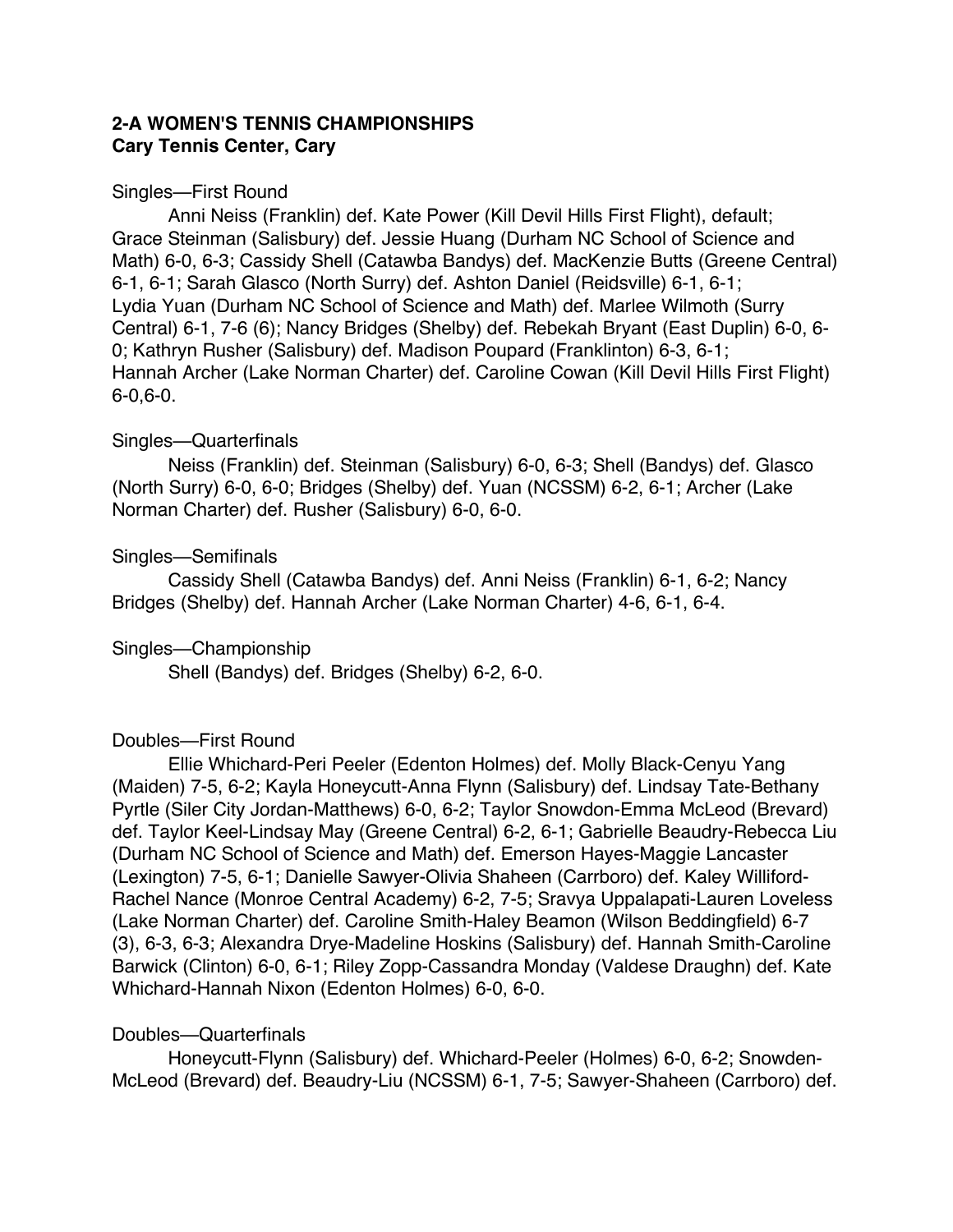Uppalapati-Loveless (Lake Norman Charter) 6-1, 6-4; Drye-Hoskins (Salisbury) def. Zopp-Monday (Draughn) 6-0, 6-1.

#### Doubles—Semifinals

Taylor Snowdon-Emma McLeod (Brevard) def. Kayla Honeycutt-Anna Flynn (Salisbury) 6-3, 6-4;Alexandra Drye-Madeline Hoskins (Salisbury) def. Danielle Sawyer-Olivia Shaheen (Carrboro) 6-0. 6-1.

#### Doubles--Championship

Drye-Hoskins (Salisbury) def. Snowdon-McLeod (Brevard) 6-1, 6-2.

### **3-A WOMEN'S TENNIS CHAMPIONSHIPS Burlington Tennis Center, Burlington**

### Singles—First Round

Ashton Walker (Pikeville C.B. Aycock) def. Taylor Frederickson (Morganton Patton) 6-3, 4-6, 6-1; Sarah Jiang (Concord Cox Mill) def. Julianne Hall (Cameron Union Pines) 6-1, 6-1; Adrienne Haynes (Asheville) def. Kaley Price (Nash Central) 6-0, 6-1; Emma Edge (Fayetteville Terry Sanford) def. Elizabeth Weaver (East Rowan) 6-1, 6-1; Helen Zhang (Fayetteville Terry Sanford) def. Grace Allen (Western Guilford) 6-1, 6-3; Victoria Dixon (Cleveland) def. Claudia Steffey (Gastonia Ashbrook) 6-0, 6-3; Heidi Swope (Weddington) def. Mary Beth Jackson (Cameron Union Pines) 6-2, 6-0; Taylor Love (Wilson Hunt) def. Kaelan Forbes (Gastonia Forestview) 6-7 (3), 6-0, 6-1.

### Singles—Quarterfinals

Jiang (Cox Mill) def. Walker (C,B, Aycock) 6-1, 6-2; Haynes (Asheville) def. Edge (Terry Sanford) 6-1, 6-1; Zhang (Terry Sanford) def. Dixon (Cleveland) 6-4, 6-1; Swope (Weddington) def. Love (Hunt) 6-1, 6-3.

### Singles—Semifinals

Sarah Jiang (Concord Cox Mill) def. Adrienne Haynes (Asheville) 6-2, 2-6, 6-1; Heidi Swope (Weddington) def. Helen Zhang (Fayetteville Terry Sanford) 6-2, 6-1.

#### Singles—Championship

Swope (Weddington) def. Jiang (Cox Mill) 6-3, 6-0.

### Doubles—First Round

Faith Sutton-Savannah Sutton (Eastern Wayne) def. Kristie Kim-Adelyn Luke (Asheville) 6-3, 6-0; Natalie Freeman-Summer Jacobs (Raleigh Cardinal Gibbons) def. Taylor Freeman-Elizabeth Stroup (Ledford) 6-2, 7-5; Madeline Finley-Julia Kessel (Hickory) def. Taylor Blackmon-Sabrina Yager (Jacksonville White Oak) 6-0, 6-2;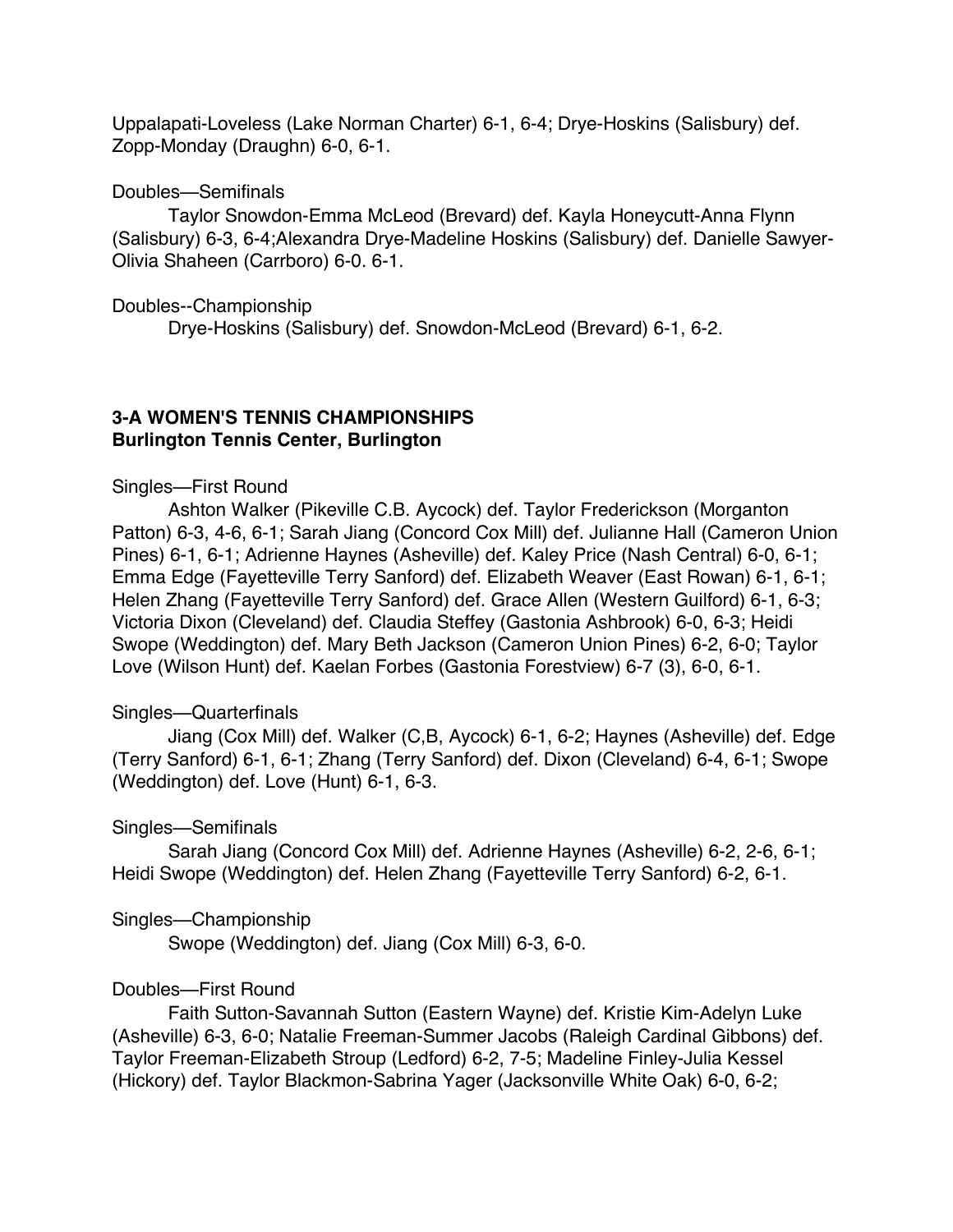Claire Lieberman-Huda McGraw (Fayetteville Terry Sanford) def. Carly Landgraf-Shannon Farley (Waxhaw Marvin Ridge) 6-1, 6-2; Devin Knors–Lizzie Galush (Raleigh Cardinal Gibbons) def. Sarah Richardson-Katie Wilson (Ledford) 6-0, 6-0; Madeline Killen-Susanne Bachmann (Belmont South Point) def. Eliza Fike-Mary Blair Thompson (Rocky Mount) 6-2, 7-5; Trisha Slehria-Tanya Slehria (Fayetteville Terry Sanford) def. Hayley Hinson-Amanda Huben (Weddington) 7-5, 7-5; Chandler Brice-Tanner Brice (Rocky Mount) def. Erika Noblett-Jodie Winchester (East Gaston) 6-3, 6-4.

#### Doubles—Quarterfinals

Freeman-Jacobs (Cardinal Gibbons) def. Sutton-Sutton (Eastern Wayne) 6-2, 6- 3; Lieberman-McGraw (Terry Sanford) def. Finley-Kessel (Hickory) 6-1, 6-1; Knors-Galush (Cardinal Gibbons) def. Killen-Bachmann (South Point) 6-0, 6-3; Brice-Brice (Rocky Mount) def. Slehria-Shelria (Terry Sanford), 7-1, 1-1, retired.

### Doubles—Semifinals

Natalie Freeman-Summer Jacobs (Raleigh Cardinal Gibbons) def. Claire Lieberman-Huda McGraw (Fayetteville Terry Sanford) 6-3, 2-6, 7-6(3); Devin Knors– Lizzie Galush (Raleigh Cardinal Gibbons) def. Chandler Brice-Tanner Brice (Rocky Mount) 6-0, 6-3.

### Doubles—Championship

Knors-Galush (Cardinal Gibbons) def. Freeman-Jacobs (Cardinal Gibbons) 6-3, 6-3.

### **4-A WOMEN'S TENNIS CHAMPIONSHIPS Millbrook Exchange Park, Raleigh**

### Singles—First Round

Nicole Spencer (Charlotte Olympic) def. Marta Rios Peris (Wilmington New Hanover) 6-1, 6-0; Bailey Edwards (Holly Springs) def. Raine Heck (East Chapel Hill) 6- 1, 6-0; Lauren Gish (Lake Norman) def. Kali Strickland (Pembroke Purnell Swett) 6-0, 6- 0; Maggie Kane (Raleigh Broughton) def. Hannah Ansari (Greensboro Page) 6-0, 6-0; Suzanne Boyden (Raleigh Wakefield) def. Brooke Pritchard (East Chapel Hill) 6-0, 6-2; Grace Deering (Charlotte Catholic) def. Vatrice Williams (Fayetteville Jack Britt) 6-0, 6- 0; Chelsea Sawyer (West Forsyth) def. Megan Smith (Cary Panther Creek) by default; Gabby Moore (Cornelius Hough)def. Melanie Post (Wilmington Hoggard) 6-2, 7-5.

### Singles—Quarterfinals

Edwards (Holly Springs) def. Spencer (Olympic) 6-3, 6-0; Kane (Broughton) def. Gish (Lake Norman) 6-3, 6-4; Boyden (Wakefield) def. Deering (Charlotte Catholic) 7- 6(4), 6-3); Sawyer (West Forsyth) def. Moore (Hough), 6-1, 6-1.

Singles—Semifinals